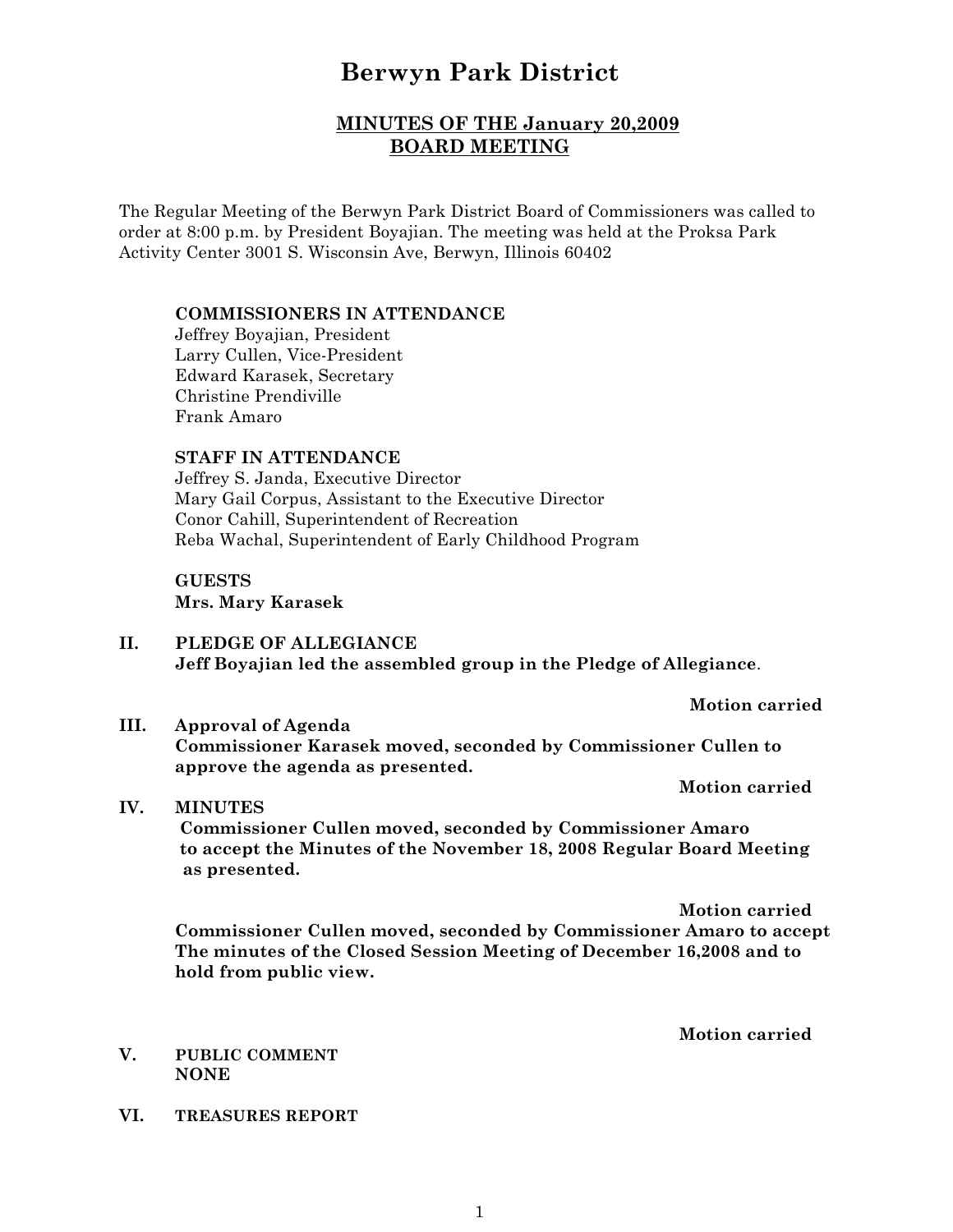**A. Commissioner Cullen moved, seconded by Commissioner Amaro to accept the treasurer's report as presented and to be placed on file for audit.**

**Motion carried**

**B. Commissioner Cullen moved, seconded by Commissioner Amaro to accept and approve the monthly payroll and payables totaling to the amount of \$208,289.50.**

> **ROLL CALL: Karasek, Yea Boyajian, Yea Amaro, Yea Cullen, Yea Prendiville, Yea**

**Motion carried**

# **VII. EXECUTIVE DIRECTOR'S REPORT Accept as informational.**

**Motion carried**

**VIII. W.S.S.R.A Commissioner Prendiville moved, seconded by Commissioner Cullen to accept as informational.**

**Motion carried**

- **IX. CORRESPONDENCE The correspondence folder was reviewed by the Board Members.**
	- **X. STANDING COMMITTEE REPORTS**

 **BUILDINGS & GROUNDS No Meeting**

**FINANCE**

**A. Commissioner Cullen moved, seconded by Commissioner Amaro to post the Tentative 2009 Budget and Appropriation Ordinance following the February 9, 2009 Finance Committee meeting.**

**Motion carried**

**PERSONNEL & POLICY Accepted as informational**

**RECREATION Accepted as informational**

**XI. UNFINISHED BUSINESS NONE**

## **XII.NEW BUSINESS**

 **Commissioner Cullen moved, seconded by Commissioner Amaro**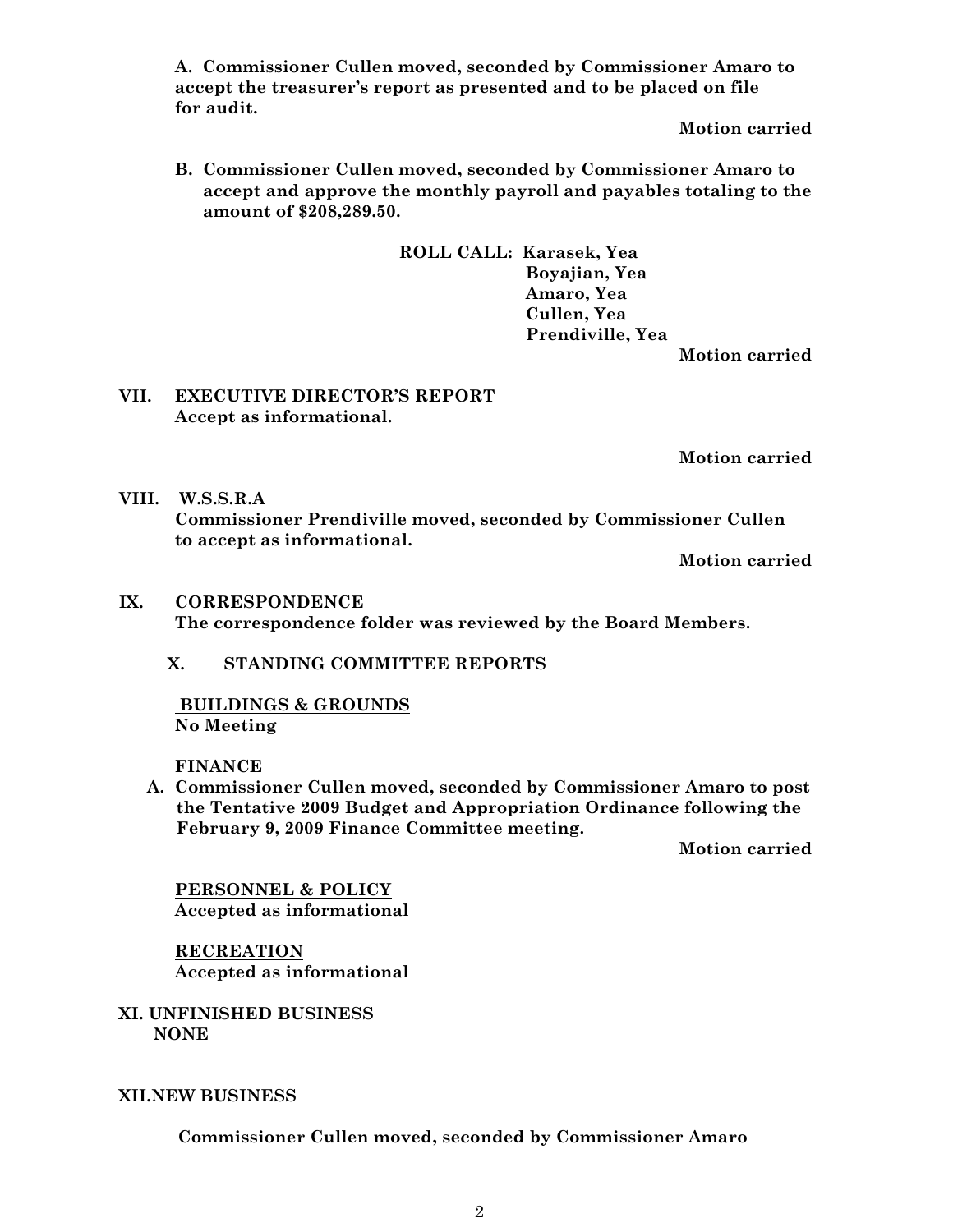**to approve the Safety Policy Statement as presented as a demonstration of its commitment to safety.** 

> **ROLL CALL: Prendiville, Yea Cullen, Yea Karasek, Yea Boyajian, Yea Amaro, Yea.**

> > **Motion carried**

**Commissioner Cullen moved, seconded by Commissioner Karasek to release September 19,2006,January 16,2007, February 20,2007 and May 15, 2007 closed session meeting minutes that no longer need to be withheld.**

> **ROLL CALL: Karasek, Yea Boyajian, Yea Amaro, Yea Cullen, Yea Prendiville, Yea**

> > **Motion carried**

**XIII Closed Session NONE**

> **Buildings& Grounds---Monday February 9, 2009 at 4:30pm to be held at Freedom Park Administration Office 3701 S. Scoville**

**Personnel & Policy----immediately following**

 **.** 

**Finance---- immediately following**

**Recreation—call of the chair**

**Board Meeting- February 17, at 8:00 pm at Proksa Park Activity Center .**

### **XV Adjournment**

**There being of no further business to come before the board, Commissioner Cullen moved seconded by Commissioner Amaro adjourn at 8:24 pm.**

> **ROLL CALL: Karasek, Yea Amaro, Yea Boyajian, Yea Cullen, Yea Prendiville, Yes**

> > **Motion carried**